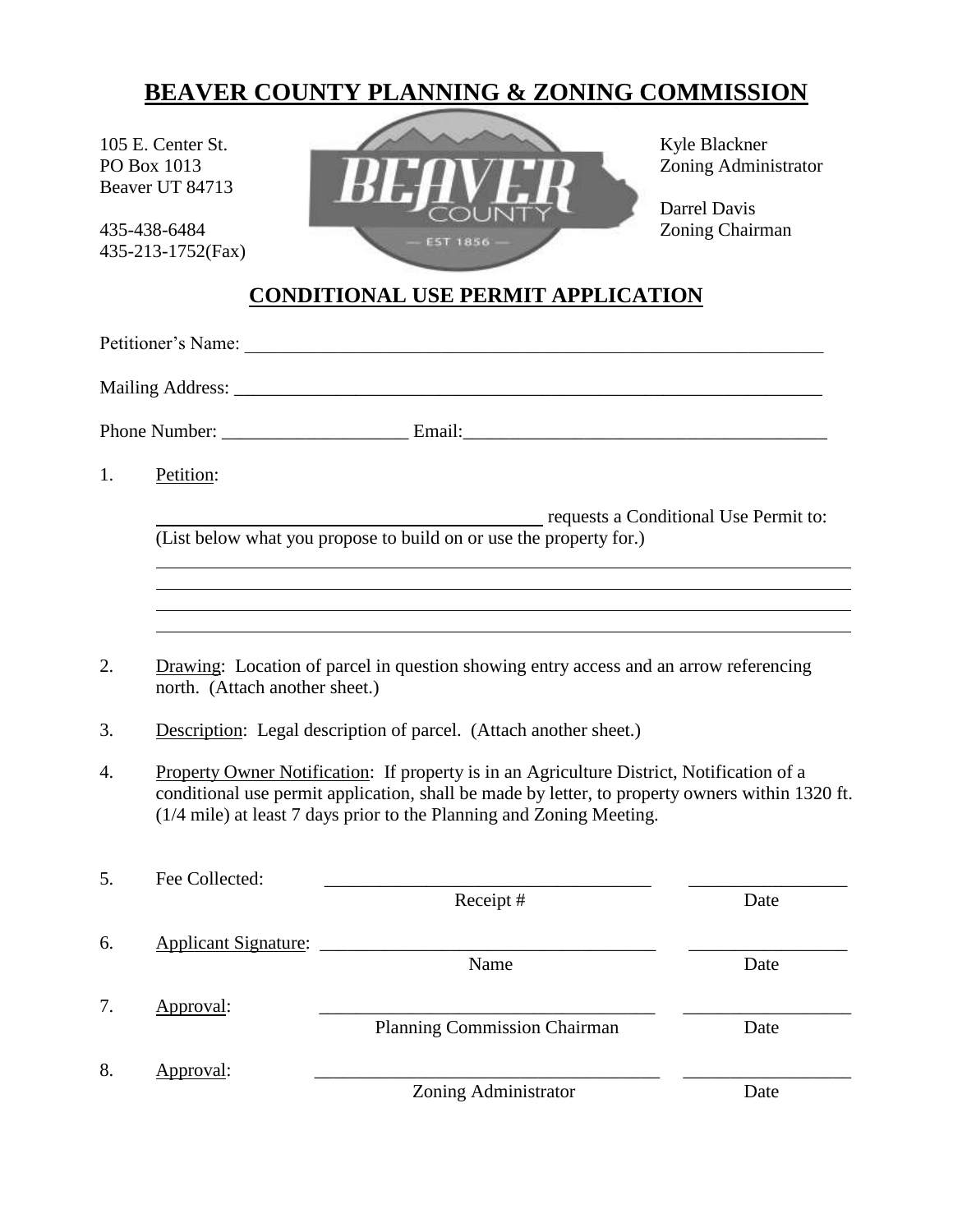## **Application**

Application for a conditional use permit shall be made at the office of the Beaver County Planning Commission on forms provided for that purpose. The application for a conditional use permit shall require, but shall not be limited to, the following information:

- (1) The name, business name and address of the applicant.
- (2) The name and address of the manager or contact person for the applicant.
- (3) Two (2) copies of a plot plan with a legal description.
- (4) The present zone classification for the property.
- (5) A description of the proposed project and use of the land.
- (6) An estimate of the number of employees and the type of equipment and buildings to be used.
- (7) An estimate of the total project valuation.
- (8) An estimate of the time required for construction of the project, including the time required for construction of each phase if construction is to be made in phases.
- (9) A listing of all permits that may be required by state or federal agencies, with copies of such permits to be submitted to the Beaver County Planning Commission, as soon as they are available.
- (10) A listing of all utilities which will be in place before, during and after construction.
- (11) Such other pertinent information as needed by the Zoning Official or the Beaver County Planning Commission to evaluate the application.

#### **Conditional Uses for Agricultural and Commercial Operations.**

In addition to those minimum requirements set forth in 9-17-3, applications for conditional use permits for agricultural or commercial purposes shall set forth:

- (1) A description of transportation needs and proposed routes.
- (2) A proposed plan for disposition of waste product, including a legal description of lands that will be used for animal waste disposal.
- (3) An estimate of the number of livestock, if any, to be used in the proposed operation.
- (4) A proposed disposition of dead animals, if any, other than those to be slaughtered and processed for sale.
- (5) Such other pertinent information, as needed by the Zoning Official or Planning Commission to evaluate the application.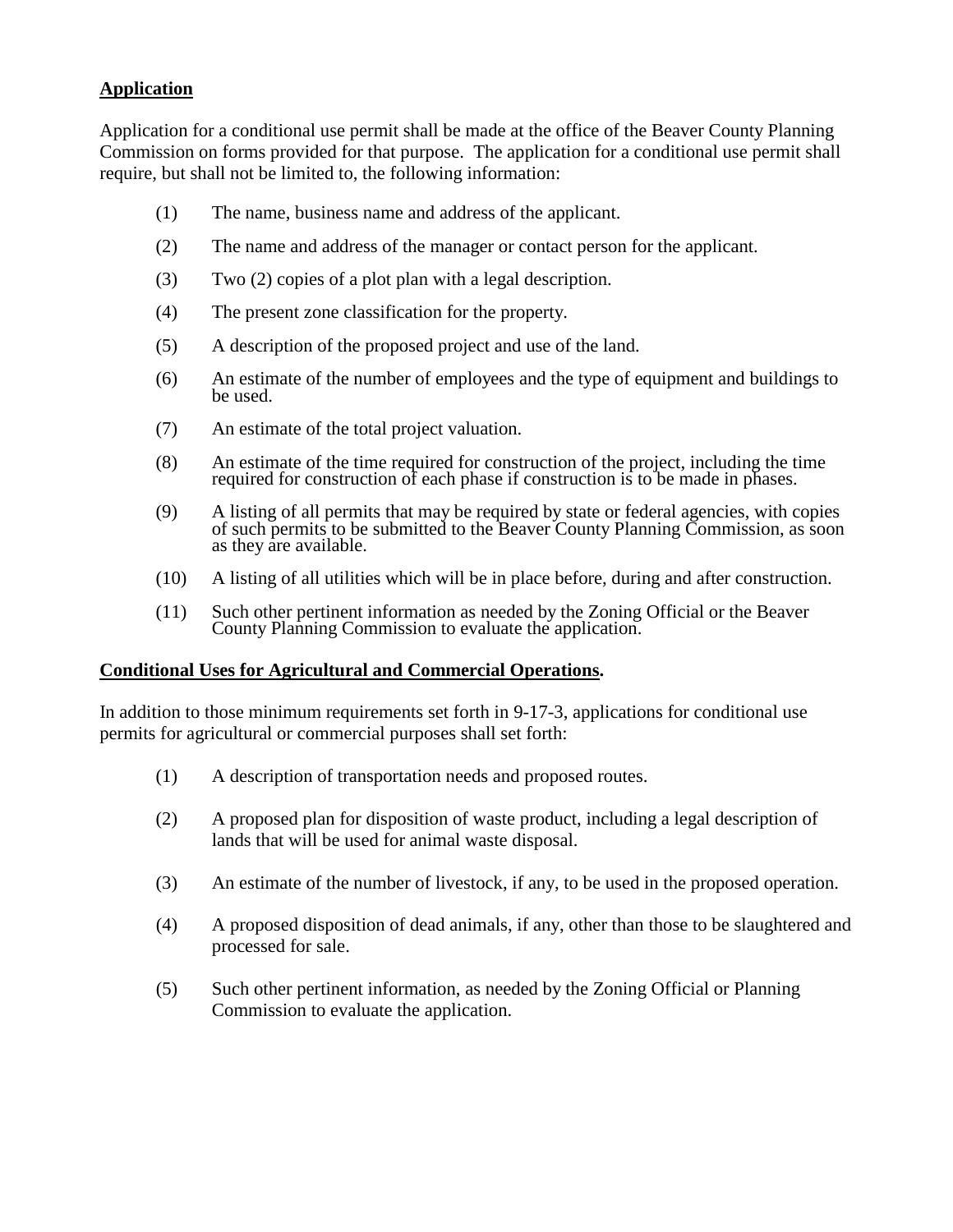## **Development Plan.**

The applicant for a conditional use permit shall prepare a site plan of the proposed buildings, fences, landscaping, automobile parking and loading areas, and any other information the Planning Commission may deem necessary to evaluate the proposed uses and the physical relationship of the uses.

### **Fee**.

The application for any conditional use permit shall be accompanied by the appropriate fee, as set by Resolution of the Board of County Commissioners.

| \$200.00 for value up to | \$150,000      |
|--------------------------|----------------|
| \$300.00 for value up to | \$500,000      |
| \$400.00 for value up to | \$1,000,000    |
| \$800.00 for value of    | $$1,000,000 +$ |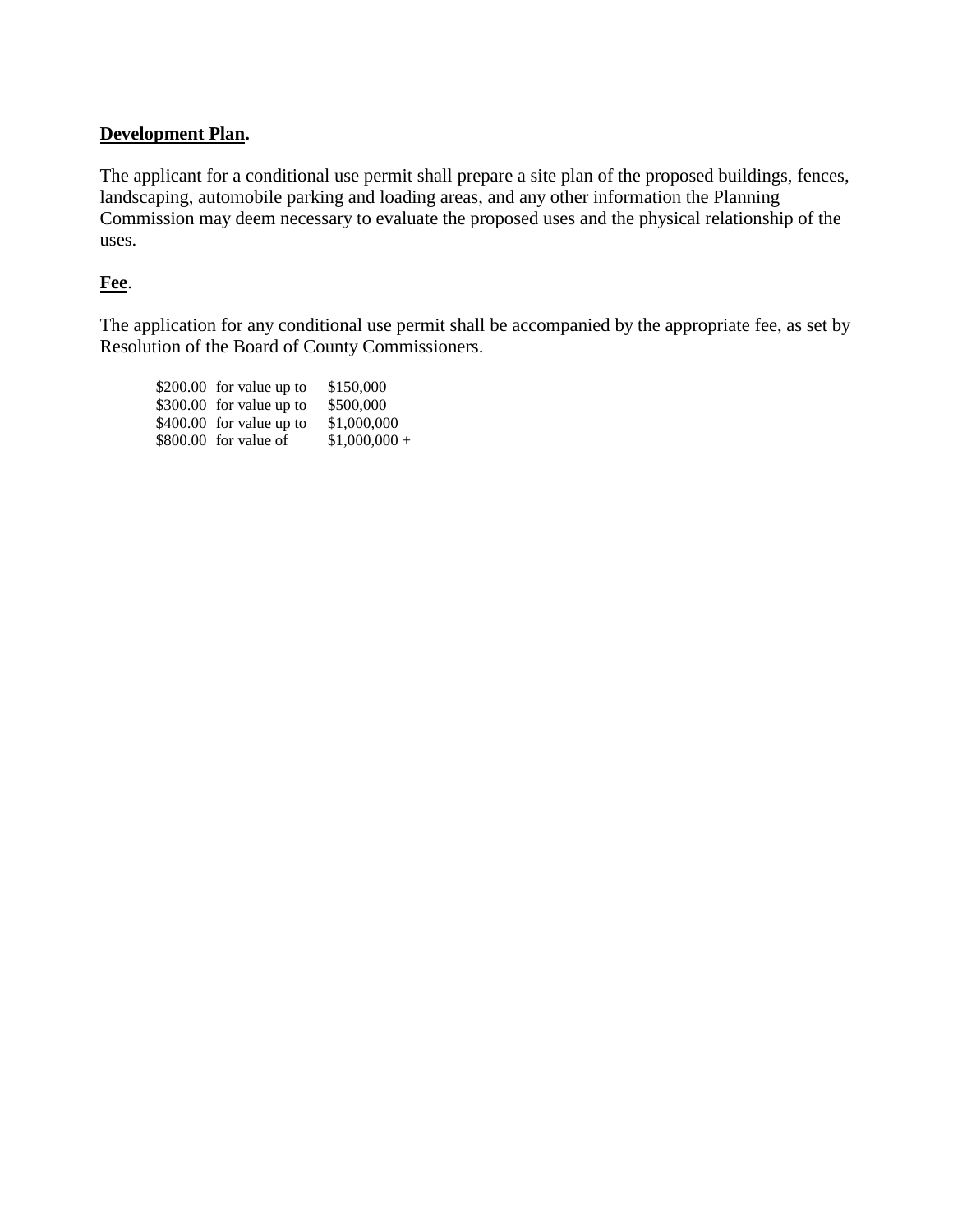To be completed and signed by the applicant, then reviewed by the Zoning Administrator, prior to appearing before the Planning/Zoning Commission.

# Conditional Use Permit Findings

- 1. The proposed use is allowed by conditional use within the proposed zoning district and meets all of the requirements of the Beaver County Code. Yes No<sub>\_\_\_\_\_</sub>
- 2. The proposed use will preserve the integrity and character of the zoning district. Yes No
- 3. The location is physically suitable for the type of use for which it is being proposed. Yes No<sub>No</sub>
- 4. The proposed use is compatible with existing and future land uses within the general area. Yes No
- 5. The proposed use is compatible in scale, mass, coverage, and density with neighboring land uses. Yes No
- 6. There are adequate provisions for water, sanitation, public utilities, and services to ensure that the proposed use will not be harmful to public health and safety. Yes No
- 7. Will this use create harmful effects within the surrounding area? Yes No
- 8. Was a market/feasibility study required? Yes No If so, would the proposed use prove beneficial at the prescribed location? Yes No
- 9. Will the proposed use have a significant or harmful effect upon the environmental quality and/or natural resources? Yes No
- 10. Are there negative impacts of the proposed use?  $Yes \_\_\_\_$  No\_ If so, how can they be minimized? \_\_\_\_\_\_\_\_\_\_\_\_\_\_\_\_\_\_\_\_\_\_\_\_\_\_\_\_\_\_\_\_\_\_\_\_\_\_\_\_\_\_\_\_\_\_\_\_\_\_\_\_\_\_\_\_\_\_\_\_\_\_\_\_\_\_\_\_\_\_\_\_

11. Will the proposed location, size, design, and/or operating characteristics be detrimental to public interests, health, safety, convenience, or welfare of Beaver County? Yes No